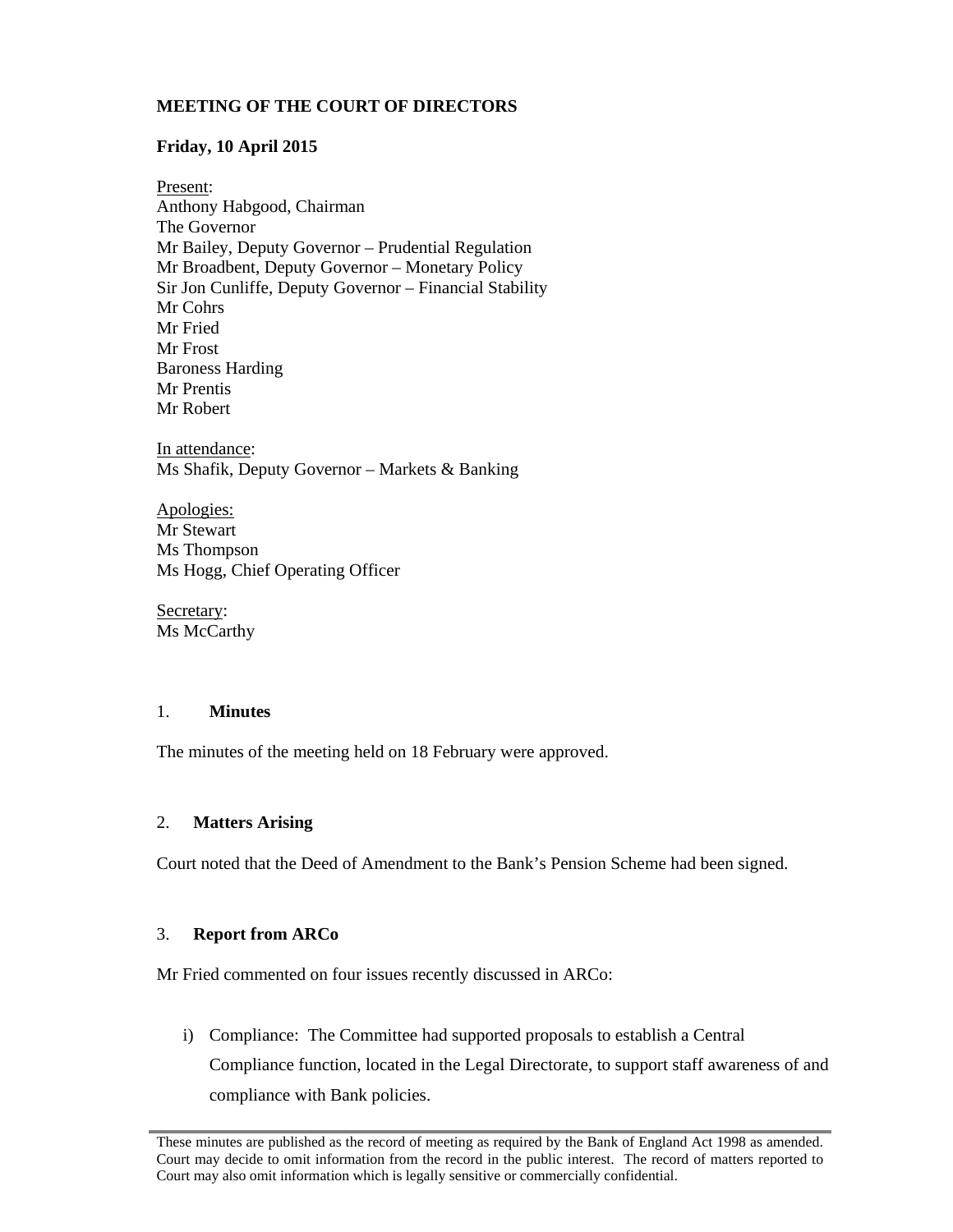- ii) The Committee had further reviewed and endorsed the proposals to provide more details on the Bank's income in its Accounts.
- iii) The Committee had discussed change management processes in the IT environment.
- iv) The Committee had considered an update on progress with the Bank's review of Risk Governance, and had provided comments on the proposals. A working session would be held to enable further consideration of the proposed governance and reporting structure.

Court discussed options for the Bank's Risk Governance framework to ensure that it provided sufficiently accountability, senior independent reporting and challenge in relation to the financial and operational risks faced by the Bank. Directors discussed possible strictures for the proposed new Executive Risk Committee. The Governor asked Court members to reflect on appropriate models for the Bank's Risk Governance ahead of ARCo's working discussion with the Risk Review team.

# 4. **Update on Investigations**

(Mr Dedman in attendance)

Mr Dedman updated Court on the investigations undertaken by the SFO of matters referred to it following Lord Grabiner's inquiry.

# 5. **Fair and Effective Markets Review**

(Mr Hauser in attendance)

Mr Hauser updated Court on the main activities and outputs of the Fair and Effective Markets Review (FEMR), ahead of the scheduled launch of the Review's recommendations in June. HMT had implemented FEMR's recommendations to bring seven major fixed income, currency and commodity (FICC) markets' benchmarks into the scope of UK legislation with effect from 1 April; responses had been received on FEMR's Consultation Document on what needed to be done to reinforce confidence in the fairness and effectiveness of FICC markets; and extensive consultations had been held with a number of market participants and international authorities.

These minutes are published as the record of meeting as required by the Bank of England Act 1998 as amended. Court may decide to omit information from the record in the public interest. The record of matters reported to Court may also omit information which is legally sensitive or commercially confidential.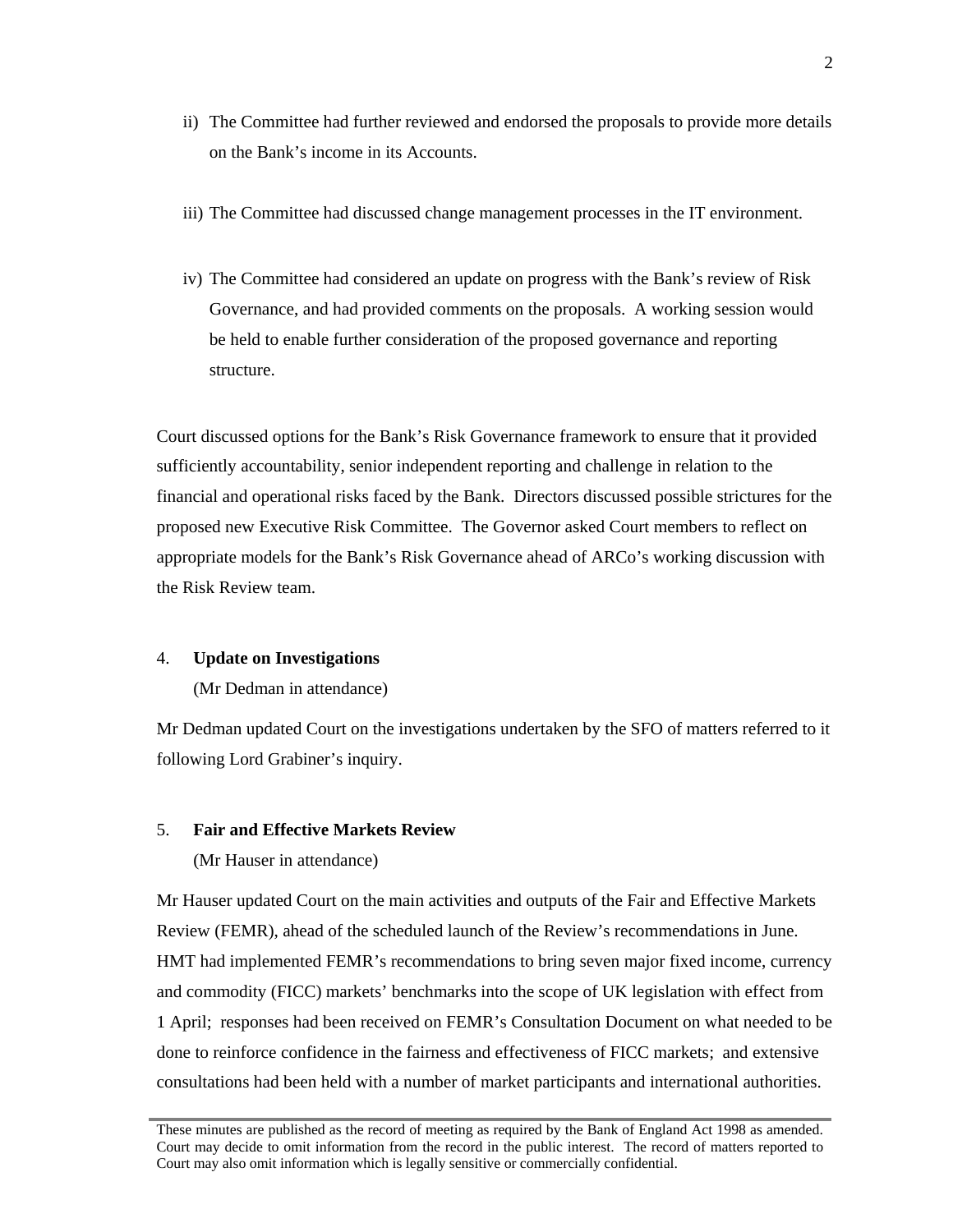Feedback focused primarily on the need for further steps to improve conduct, including the need for more continuous, forward-looking engagement on standards of practice in FICC markets.

Court considered the Bank's role in setting standards and how the Bank would work with the markets to improve standards. The Chair asked Mr Hauser to discuss FEMR's emerging recommendations further with the Non-executive Directors following May Court.

## 6. **Court Effectiveness**

Court noted a paper on the effectiveness of Court and its Sub Committees.

# 7. **Annual Report**

(Ms Paterson in attendance)

Court reviewed the draft Annual Report, in preparation for its consideration of the full Annual Report and Accounts in May; Directors agreed to send individual comments to the authors.

# 8. **MPC**

## (i) MPC Report

(Mr Haldane in attendance)

Mr Haldane summarised recent financial market and international developments: the ECB asset purchase programme had led to further falls in euro-area bond yields; the dollar had appreciated while the euro had depreciated by a similar amount. Momentum had built in the euro area whereas US and Chinese growth looked to be softening. For the UK, overall the February Inflation Report projection for solid and fairly stable growth remained on track.

#### (ii) MPC Processes

(Mr Ramsey in attendance)

Mr Ramsey summarised the findings of the annual report on MPC processes. The MPC's evaluation of support provided by staff was mostly very positive, though scores had fallen relative to the previous year for questions around the quarterly forecast round, for example in relation to the quality of discussion and the effectiveness of the process. In response, the MA

These minutes are published as the record of meeting as required by the Bank of England Act 1998 as amended. Court may decide to omit information from the record in the public interest. The record of matters reported to Court may also omit information which is legally sensitive or commercially confidential.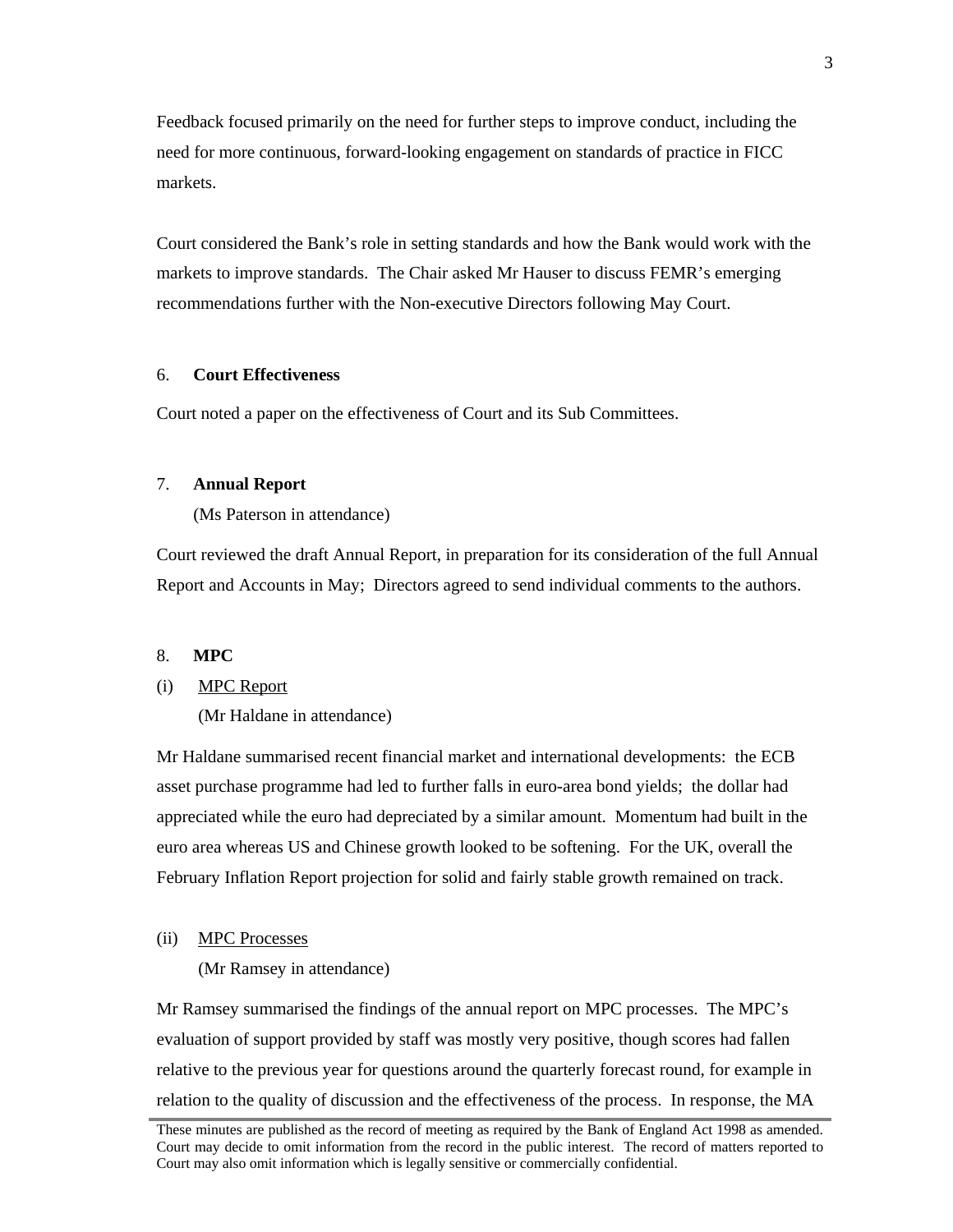Leadership Team was looking at ways of improving MA's interaction with MPC members in relation to each forecast round.

### (iii) Discussions with external MPC members

Court noted a paper summarising the Chairman's recent discussions with external MPC members. The Governor said that he had subsequently met the external MPC members to discuss the issues arising, for example relating to the introduction of MPC transcripts.

# 9. **FPC**

(Mr Brazier in attendance)

#### (i) FPC Processes

Mr Brazier summarised the main findings from the report on FPC processes and the FPC's risk assessment and policy action over the past year. The FPC had achieved a lot during the year but some FPC Members were concerned that the staff should support it better in responding to events as well as providing policy analysis.

The Governor said that there had been some intensive and productive FPC discussions, e.g. relating to the leverage ratio and stress testing.

#### (ii) FPC Report

Court noted the quarterly FPC Report.

## (iii) FPC Code of Conduct

Court approved proposals to amend the communications section of the FPC Code of Conduct to make clear that the requirement to reach decisions by consensus wherever possible stemmed from the legislation and not the Code; and to set out what it expected of FPC members in each of the range of possible decision-making outcomes. Public communications from individual FPC members should recognise any consensus agreed in FPC meetings.

These minutes are published as the record of meeting as required by the Bank of England Act 1998 as amended. Court may decide to omit information from the record in the public interest. The record of matters reported to Court may also omit information which is legally sensitive or commercially confidential.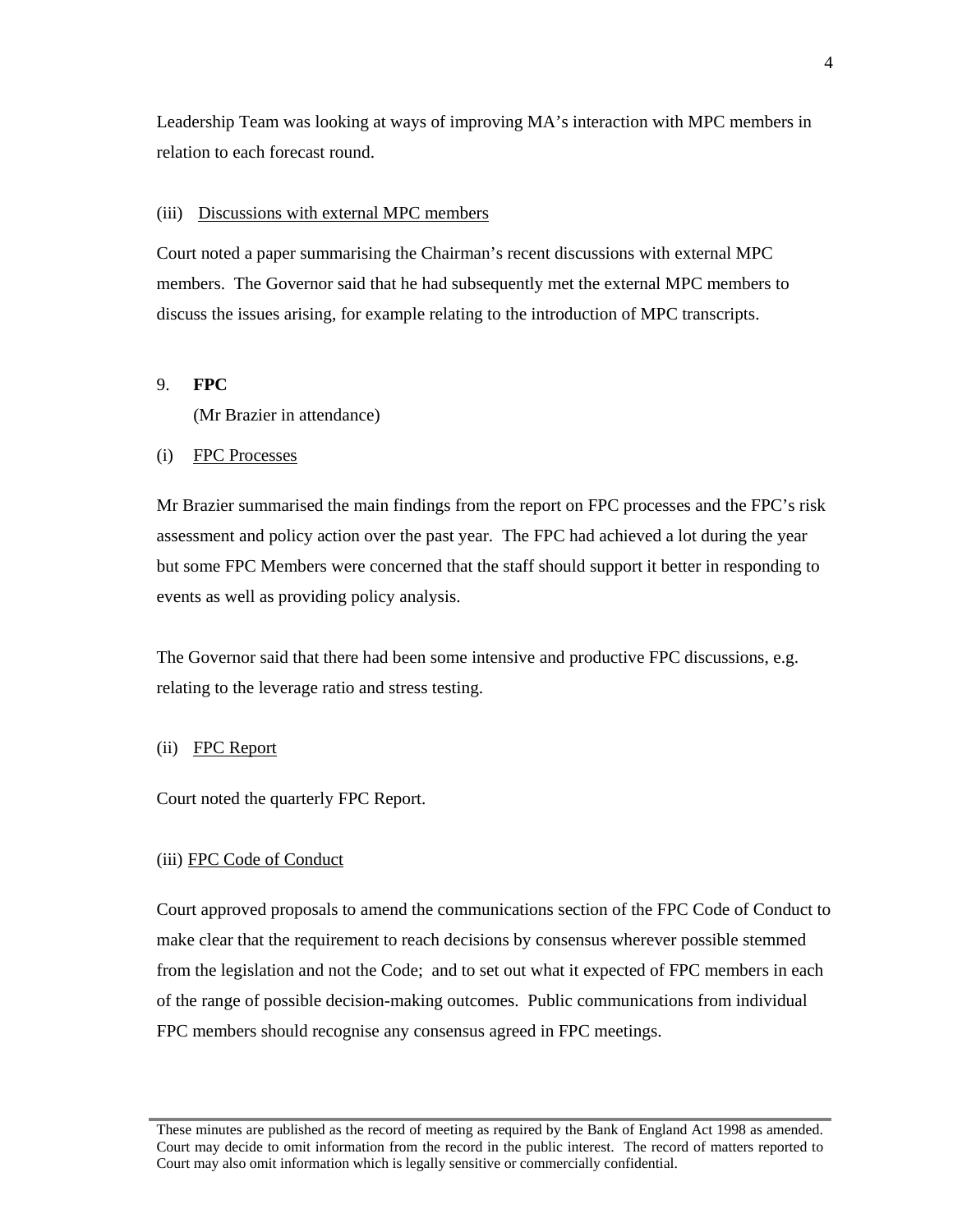#### 10. **Talent Management**

(Ms Place in attendance)

Ms Place summarised the key initiatives in train to develop and implement the Bank's new talent management strategy in support of the Strategic Plan. Court discussed and endorsed these initiatives. Ms Place was asked to review the diversity targets for gender for new recruits to ensure that they were feasible.

Court noted a paper on succession planning for senior roles which had recently been taken to GovCo. Ms Place confirmed that GovCo was now discussing succession planning twice a year. The Chairman said that it would be helpful to have a more detailed discussion of succession planning at Court in due course.

# 11. **Banking and Markets Report**

Ms Shafik outlined recent developments in Banking and Markets, including that the new role of Executive Director for Banking, Payments and Financial Resilience had been advertised the previous day.

### 12. **Sterling Monetary Framework (SMF) Annual Report**

(Messrs Salmon and Martin in attendance)

Further to its review in February, Court commented on the draft SMF Annual Report, and approved its publication alongside the Bank's Annual Report in June.

The Report reflected joint work between the Markets and Independent Evaluation Office teams. No changes were proposed to the objectives for the SMF for 2015/16. It was intended to develop Shari'ah-compliant facilities, and to consider the interaction of the SMF with the provision of liquidity to a resolved institution.

These minutes are published as the record of meeting as required by the Bank of England Act 1998 as amended. Court may decide to omit information from the record in the public interest. The record of matters reported to Court may also omit information which is legally sensitive or commercially confidential.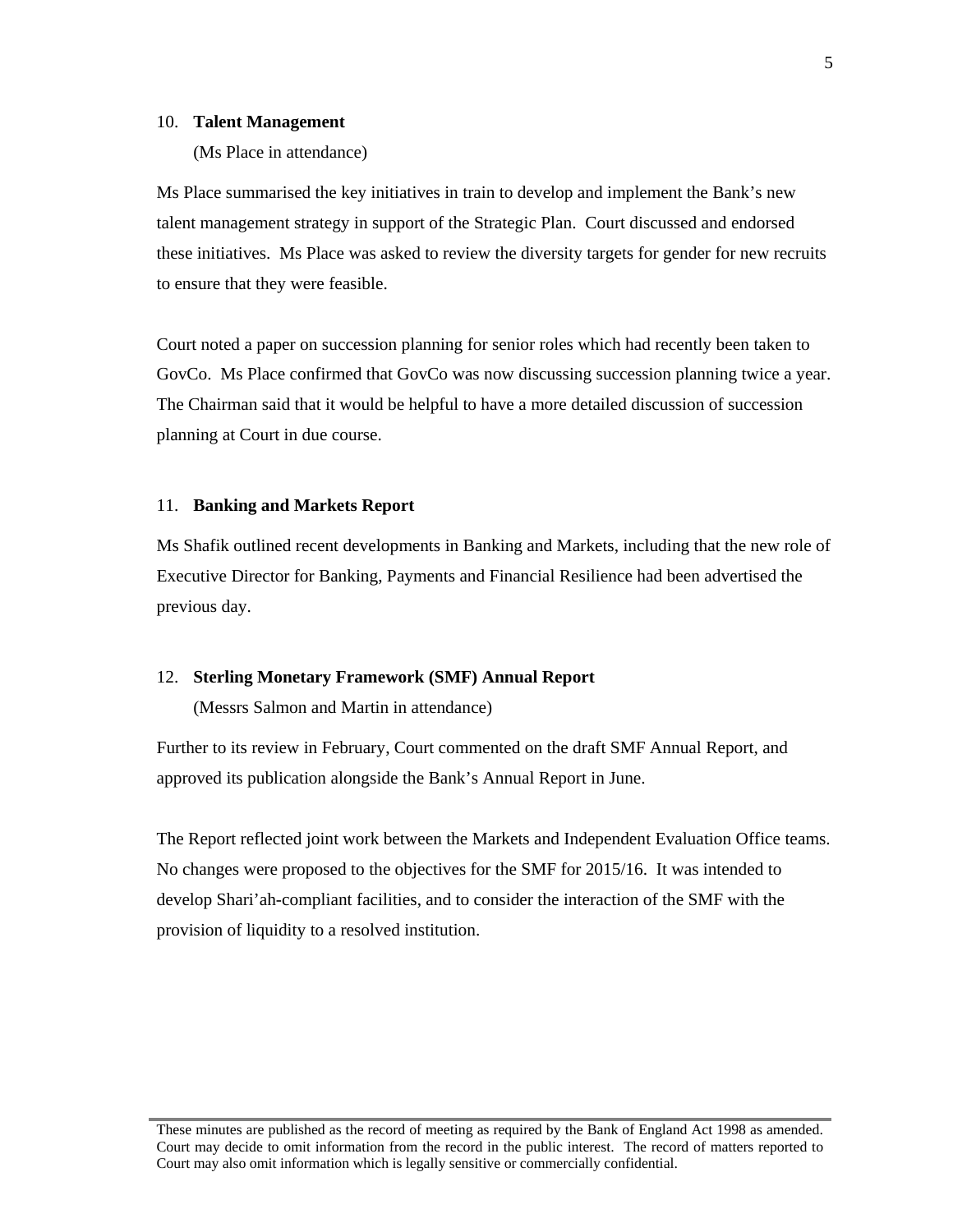## 13. **Update on Emergency Liquidity Assistance (ELA) Preparedness**

(Messrs Salmon and Hunt in attendance)

Mr Hunt updated Court on the Bank's preparedness to extend Emergency Liquidity Assistance (ELA). Court discussed and endorsed the improvements implemented during the year.

The Report covered the Bank's response to live contingency situations and its business as usual activities including testing, to ensure that the Bank's ELA capability remained high. In response to questions, Mr Hunt confirmed that a very effective working relationship had been established with the Resolution Directorate and with the PRA supervisors.

# 14. **Quarterly Financials**

(Mr Coates in attendance)

Mr Coates presented the Quarterly Financial Review, which had previously been discussed at ARCo. Court discussed and endorsed the Review.

## 15. **Quarterly Risk Assessment**

(Mr Coates in attendance)

Mr Coates summarised the main points contained in the Q4 quarterly risk assessment, which had been via ARCo for discussion and review. Court noted the assessment.

### 16. **Annual Controls Review**

(Mr Coates in attendance)

Court approved the Annual Report on Risk and Controls for the year ended 28 February 2015, which was presented on behalf of the Governors to support the statements made in the Bank's Annual Report. ARCo had reviewed the Report and recommended it to Court. An updated version would come back to Court in May along with the Bank's Annual Report.

These minutes are published as the record of meeting as required by the Bank of England Act 1998 as amended. Court may decide to omit information from the record in the public interest. The record of matters reported to Court may also omit information which is legally sensitive or commercially confidential.